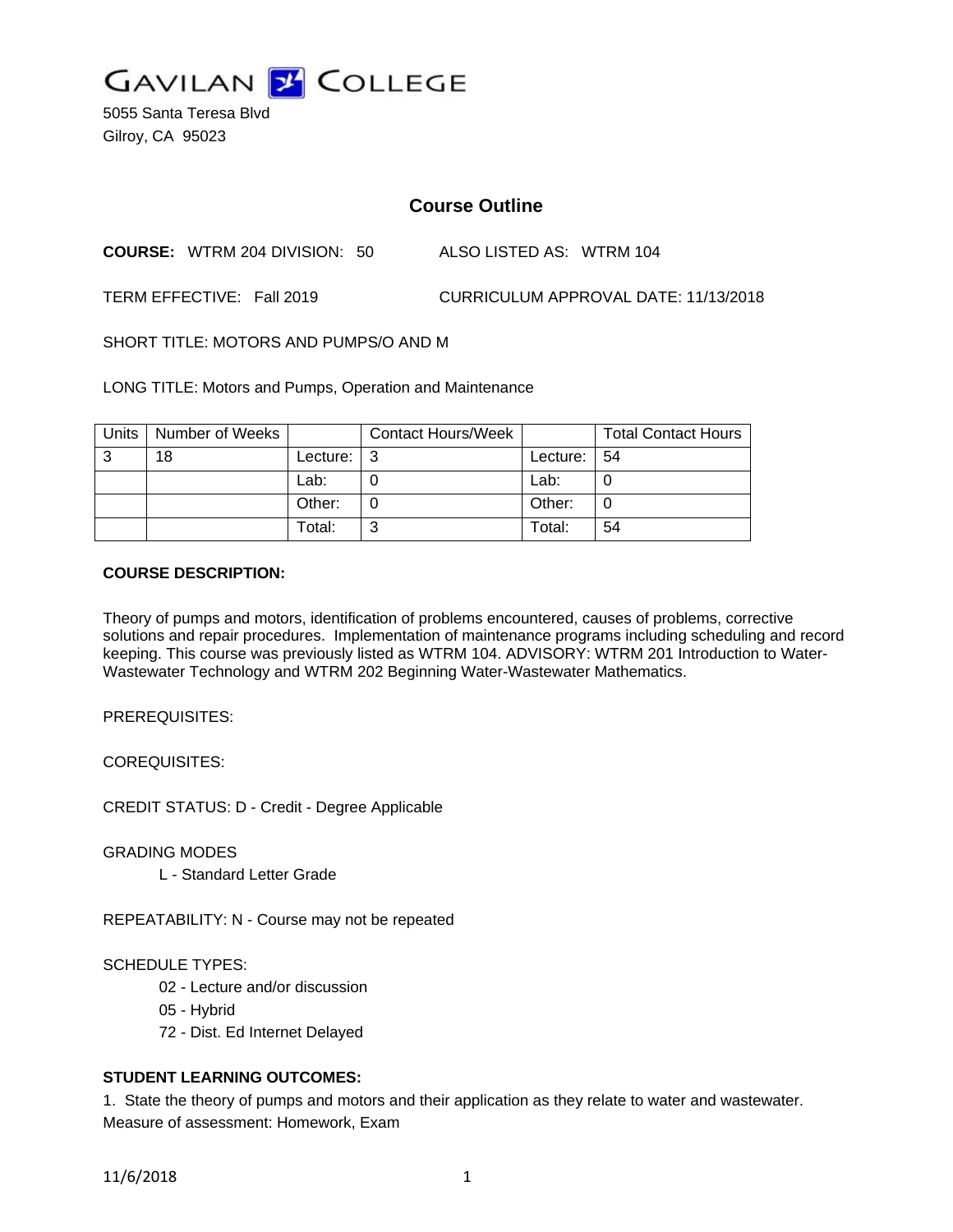Year assessed, or planned year of assessment: 2018

Semester: Spring

2. Identify the problems, the causes of the problems, and the corrective actions for those problems related to pumps and motors.

Measure of assessment: Exam, Homework

Year assessed, or planned year of assessment: 2018

Semester: Spring

3. Outline the key principles of basic hydraulics.

Measure of assessment: Exam, Homework

Year assessed, or planned year of assessment: 2018

# **CONTENT, STUDENT PERFORMANCE OBJECTIVES, OUT-OF-CLASS ASSIGNMENTS**

Curriculum Approval Date: 11/13/2018

6 Hours

Content: Basic fluid principles.

Student Performance Objectives: Describe fluid principles as related to pump operations theory.

6 Hours

Content: Principles of basic hydraulics.

Student Performance Objectives: Outline the parameters of water hydraulic theory as applied to pump operation in the water utility environment.

3 Hours

Content: Principles, construction, installation, operation, troubleshooting and maintenance of Centrifugal pumps.

Student Performance Objectives: Describe the construction, operation, specification and repair of several types of centrifugal pumps. State the key parameters and issues associated with centrifugal pumps. 3 Hours

Content: Principles, construction, installation, operation, troubleshooting and maintenance of Rotary pumps. Student Performance Objectives: Describe the construction, operation, specification and repair of several types of rotary pumps. State the key parameters and issues associated with rotary pumps.

3 Hours

Content: Principles, construction, installation, operation, troubleshooting and maintenance of Reciprocating and Displacement pumps.

Student Performance Objectives: Describe the construction, operation, specification and repair of several types of reciprocating and displacement pumps. Explain the key elements and operational issues associated with reciprocation and displacement.

6 Hours

Content: Mid-Term exam. Principles, construction, installation, operation, troubleshooting and maintenance of Special Service pumps.

Student Performance Objectives: Describe the construction, operation, specification and repair of several types of special service pumps. Outline the key operational issues for special service pumps.

2 Hours

Content: Pump Curves, including horsepower and energy mathematics.

Student Performance Objectives: Interpret and select pump curves associated with different pump applications. Describe and explain pump curves, including horsepower and energy mathematics.

1 Hour

Content: Cavitation and net positive suction pressure.

Student Performance Objectives: Describe the causes of cavitation and how to troubleshoot such issues. Explain the concepts of cavitation and positive suction pressure.

9 Hours

Content: Basic components of AC Motors.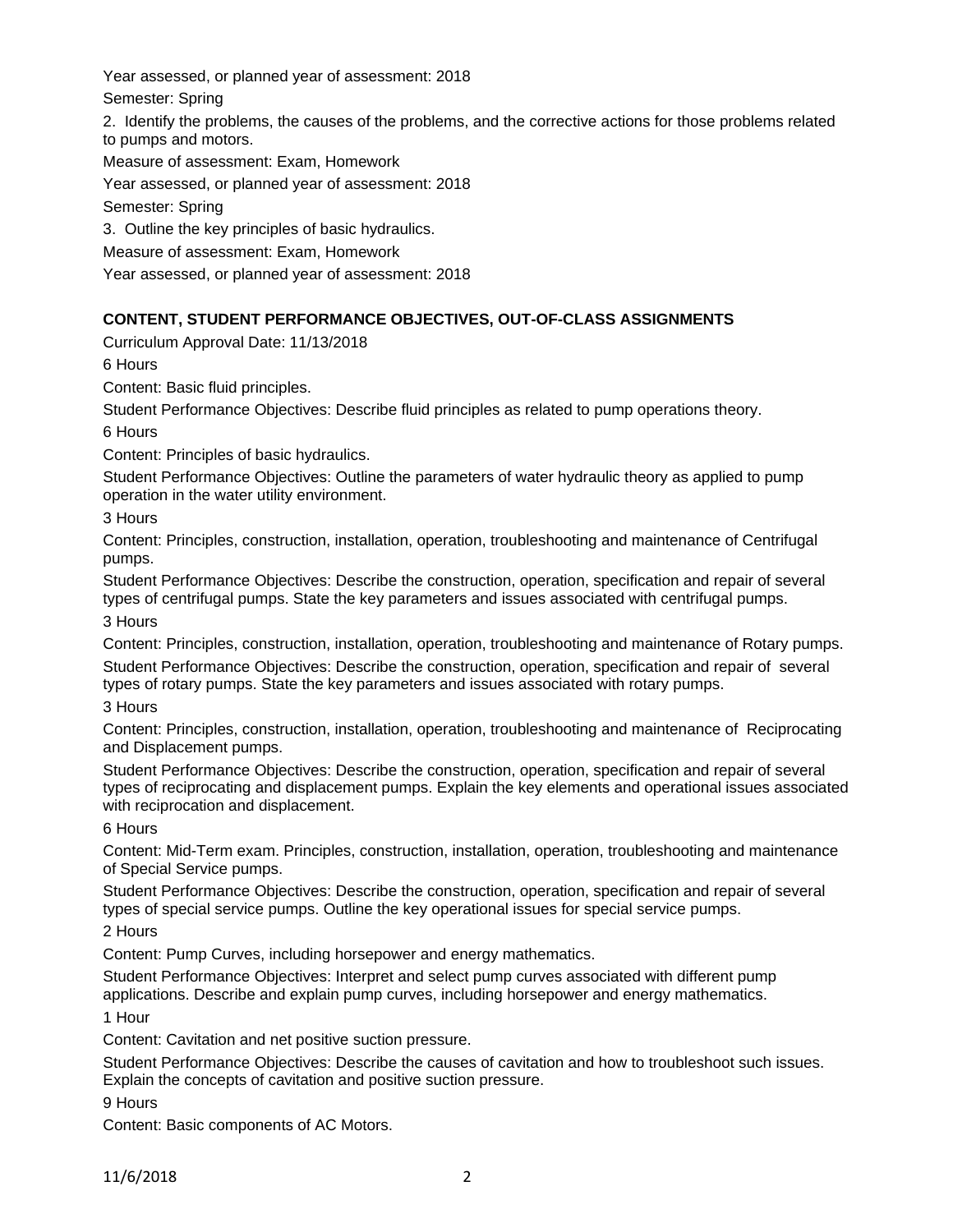Student Performance Objectives: Describe AC motor application as it applies to the water industry. Outline the basic components of AC motors.

9 Hours

Content: Motor control concepts.

Student Performance Objectives: Select and design simple control circuits to control the distribution of water. Outline the concept of motor controls.

2 Hours

## **METHODS OF INSTRUCTION:**

Lecture, discussion, videos.

#### **OUT OF CLASS ASSIGNMENTS:**

Required Outside Hours: 36

Assignment Description: Read textbook chapters and related handouts. Study for quizzes and exams.

Required Outside Hours: 36

Assignment Description: Answer study guide questions for each topic presented.

Required Outside Hours: 36

Assignment Description: Homework: Problem solving assignments such as: Select and design simple control circuits to control the distribution of water. and Math problems with show work.

#### **METHODS OF EVALUATION:**

Writing assignments Percent of total grade: 25.00 % Percent range of total grade:10% - 30% Study guide questions related to lecture/chapter topics. Problem-solving assignments Percent of total grade: 25.00 % Percent range of total grade: 25% to 50% Homework Problems, Quizzes Objective examinations Percent of total grade: 50.00 % Percent range of total grade: 50% to 75% Multiple Choice, Other: Math - show work

## **REPRESENTATIVE TEXTBOOKS:**

Required Representative Textbooks Recommended Representative Textbooks Rex Miller and Mark R. Miller. Industrial Electricity and Motor Controls, Second Edition, or other appropriate college level text. . McGraw-Hill Publishing,2013. NOTE: This text is a standard text in the water industry. ISBN: 9780071818698 Reading Level of Text, Grade: 11th Verified by: Dana Young Required Other Texts and Materials Rex Miller and Mark R. Miller, Audel Pumps and Hydraulics, 6th Edition, Wiley Publishing, ISBN: 0764571168. This text is a standard text in the water industry.

## **ARTICULATION and CERTIFICATE INFORMATION**

Associate Degree: CSU GE: IGETC: CSU TRANSFER: Not Transferable UC TRANSFER: